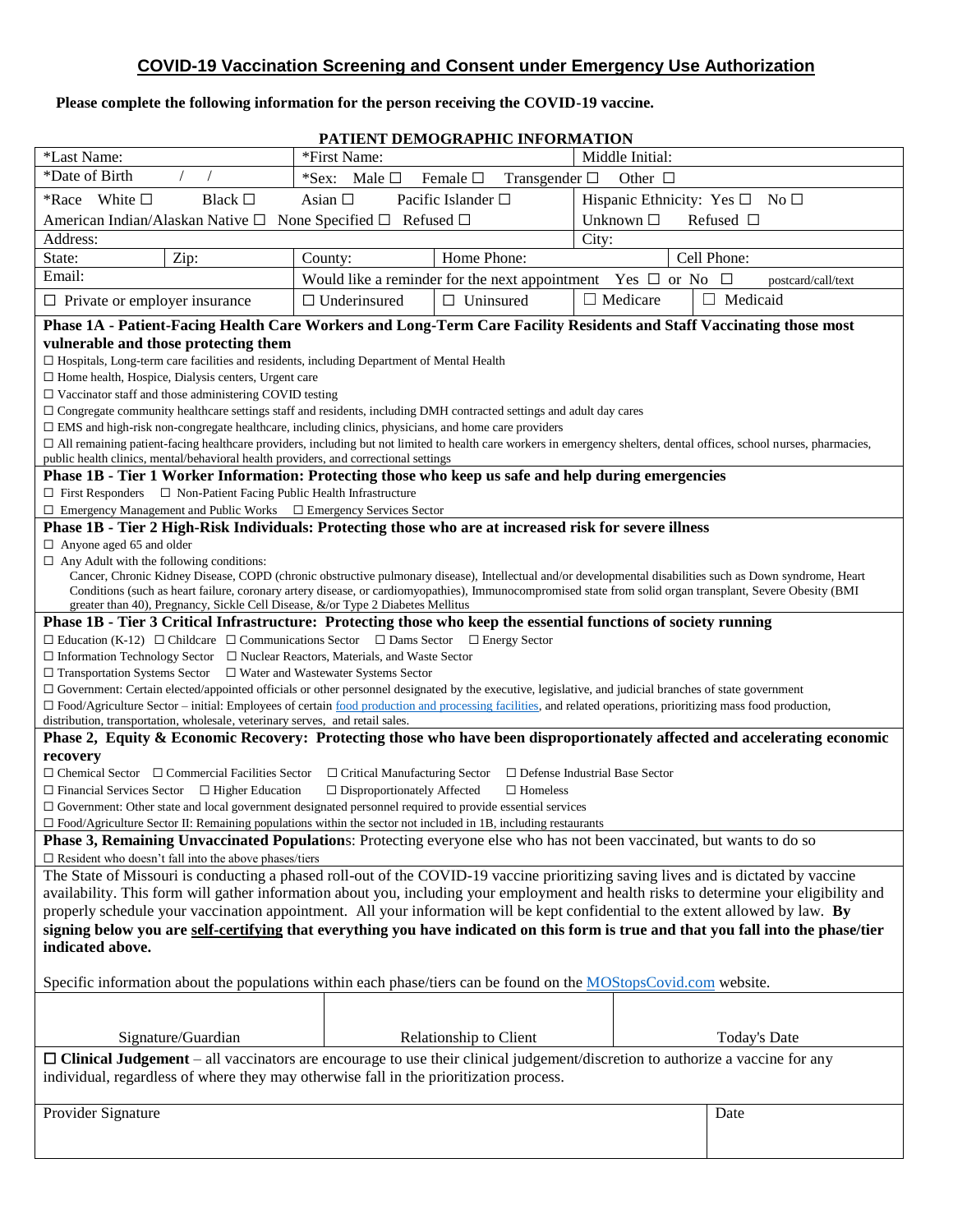|    | <b>COVID-19 Vaccination Screening and Consent under Emergency Use Authorization</b>                                                                                                                             |            |                           |                |  |  |
|----|-----------------------------------------------------------------------------------------------------------------------------------------------------------------------------------------------------------------|------------|---------------------------|----------------|--|--|
|    | <b>HEALTH HISTORY</b>                                                                                                                                                                                           | <b>YES</b> | $\underline{\mathbf{NO}}$ | <b>UNKNOWN</b> |  |  |
| 1. | Are you feeling sick today?                                                                                                                                                                                     | п          | П                         |                |  |  |
| 2. | Have you ever had a severe allergic reaction (e.g., anaphylaxis) to something?<br>For example, a reaction for which you were treated with epinephrine or Epi Pen<br>or for which you had to go to the hospital? | п          | □                         |                |  |  |
| 3. | Have you ever had a serious reaction after any vaccination or injectable medication<br>including a previous dose of the COVID-19 vaccine?                                                                       | п          | П                         |                |  |  |
| 4. | In the past 14 days have you had contact with a confirmed COVID-19 patient                                                                                                                                      | П          | □                         | П              |  |  |
| 5  | Are you breastfeeding or pregnant?                                                                                                                                                                              | П          | □                         |                |  |  |
| 6. | Have you received passive antibody therapy as a treatment for COVID-19?                                                                                                                                         | п          | $\Box$                    |                |  |  |
| 7. | Are you immunocompromised? (taking medication or being treated for cancer,<br>leukemia, HIV/AIDS or other immune system problems or taking medication that<br>affects your immune system)                       | □          | □                         |                |  |  |
| 8. | Do you have a bleeding disorder or are you taking a blood thinner?                                                                                                                                              | п          | □                         |                |  |  |
| 9. | Have you ever received a dose of COVID-19 vaccine?<br>If so, Date received                                                                                                                                      | □          | □                         |                |  |  |

The Public Readiness and Emergency Preparedness Act (PREP Act) authorizes the CICP to provide benefits to certain individuals or estates of individuals who sustain a covered serious physical injury as the direct result of the administration or use of the covered countermeasures. The CICP can also provide benefits to certain survivors of individuals who die as a direct result of the administration or use of covered countermeasures identified in a PREP Act declaration. The PREP Act declaration for medical countermeasures against COVID-19 states that the covered countermeasures are any antiviral medication, any other drug, any biologic, any diagnostic, any other device, or any vaccine used to treat, diagnose, cure, prevent, or mitigate COVID-19, the transmission of SARS-CoV-2 or a virus mutating from SARS-CoV-2, or any device used in the administration of and all components and constituent materials of any such product. Information about the CICP and filing a claim is available by calling 1-855-266-2427 or visitin[g https://www.fda.gov/emergency-preparedness-and-response/coronavirus-disease-2019-covid-19/pfizer](https://www.fda.gov/emergency-preparedness-and-response/coronavirus-disease-2019-covid-19/pfizer-biontech-covid-19-vaccine)[biontech-covid-19-vaccine](https://www.fda.gov/emergency-preparedness-and-response/coronavirus-disease-2019-covid-19/pfizer-biontech-covid-19-vaccine) or<https://www.fda.gov/emergency-preparedness-and-response/coronavirus-disease-2019-covid-19/moderna-covid-19-vaccine> **PLEASE PRINT NAME of signature below**

| <b>SIGNATURE OF PATIENT</b>                                                                            | <b>RELATIONSHIP TO CLIENT</b>                                                                            | <b>TODAY'S DATE</b> |  |  |  |
|--------------------------------------------------------------------------------------------------------|----------------------------------------------------------------------------------------------------------|---------------------|--|--|--|
|                                                                                                        |                                                                                                          |                     |  |  |  |
|                                                                                                        |                                                                                                          |                     |  |  |  |
|                                                                                                        |                                                                                                          |                     |  |  |  |
|                                                                                                        |                                                                                                          |                     |  |  |  |
| <b>ACKNOWLEDGMENT OF RECEIPT OF NOTICE OF PRIVACY PRACTICES</b>                                        |                                                                                                          |                     |  |  |  |
|                                                                                                        |                                                                                                          |                     |  |  |  |
|                                                                                                        |                                                                                                          |                     |  |  |  |
|                                                                                                        | acknowledge and agree that I have received or have been advised of the Missouri Department of Health and |                     |  |  |  |
| Print NAME HERE                                                                                        |                                                                                                          |                     |  |  |  |
|                                                                                                        |                                                                                                          |                     |  |  |  |
| Senior Services' Notice of Privacy Practices and where I can obtain any revisions made to this Notice. |                                                                                                          |                     |  |  |  |
|                                                                                                        |                                                                                                          |                     |  |  |  |
|                                                                                                        |                                                                                                          |                     |  |  |  |
|                                                                                                        |                                                                                                          |                     |  |  |  |
|                                                                                                        |                                                                                                          |                     |  |  |  |
| Client Signature/Legal Representative                                                                  | <b>Relationship to Client</b>                                                                            | <b>Today's Date</b> |  |  |  |

For Clinic Use only

| <b>Manufacturer</b>                                                    | <b>Brand</b>             | Lot number                                               |  |  |  |  |
|------------------------------------------------------------------------|--------------------------|----------------------------------------------------------|--|--|--|--|
| Dose number $1\square$ or $2\square$                                   | *Exp. Date: $05/31/2021$ | *Date Administered:                                      |  |  |  |  |
| *EUA fact sheet                                                        | * EUA fact sheet given   | $L \square R \square$<br><b>Injection Site (Deltoid)</b> |  |  |  |  |
| date: $\frac{1}{2}$ / $\frac{1}{2}$                                    | date: $/$ /              | <b>Vaccine Dose</b>                                      |  |  |  |  |
| *Administered by Name & Title :                                        |                          |                                                          |  |  |  |  |
| *Agency: Grundy County Health Department                               |                          |                                                          |  |  |  |  |
| *Agency Address: 1716 Lincoln Street, Trenton, MO 64683 (079)          |                          |                                                          |  |  |  |  |
| *Clinic administration address: 1716 Lincoln Street, Trenton, MO 64683 |                          |                                                          |  |  |  |  |